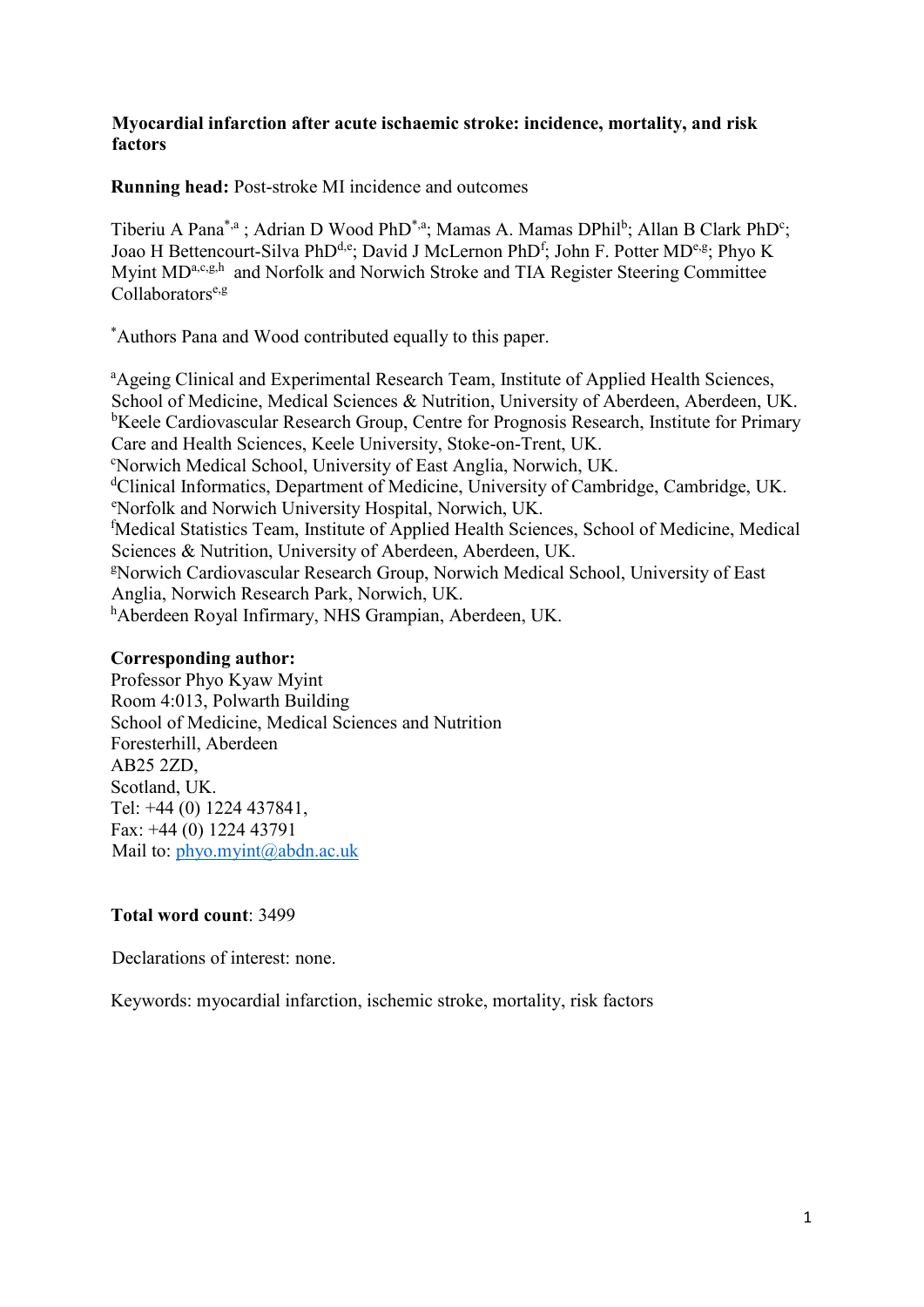### **ABSTRACT**

**Objectives:** To determine the risk factor profiles associated with post-acute ischaemic stroke (AIS) myocardial infarction (MI) over long-term follow-up.

**Methods:** This observational study includes prospectively identified AIS patients (n=9840) admitted to a UK regional centre between January 2003-December 2016 (median follow-up: 4.72 years). Predictors of post-stroke MI during follow up were examined using logistic and Cox regression models for in-hospital and post-discharge events, respectively. MI incidence was determined using a competing risk non-parametric estimator. The influence of poststroke MI on mortality was examined using Cox regressions.

**Results:** Mean age (SD) of study participants was 77.3(12.2) years (48% males). Factors associated with in-hospital MI (OR(95%CI)) were increasing blood glucose (1.80(1.17-2.77) per 10mmol/L), total leukocyte count (1.25(1.01-1.54) per  $10x10^9$ /L), and CRP (1.05(1.02-1.08) per 10mg/L increase). Age (HR(95%CI) =1.03(1.01-1.06)), coronary heart disease (1.59(1.01-2.50)), chronic kidney disease (2.58(1.44-4.63)), and cancers (1.76(1.08-2.89)) were associated with incident MI between discharge and one year follow-up. Age ((1.02(1.00-1.03)), diabetes (1.96(1.38-2.65)), congestive heart failure (2.07(1.44-2.99), coronary heart disease (1.81(1.31-2.50)), hypertension (1.86(1.24-2.79)), and peripheral vascular disease (2.25(1.40-3.63)) were associated with incident MI between 1-5 years after discharge. Diabetes (2.01(1.09-3.72)), hypertension (3.69(1.44-9.45)), and peripheral vascular disease (2.46(1.02-5.98)) were associated with incident MI between 5-10 years after discharge. Cumulative MI incidence over 10 years was 5.4%. MI during all follow-up periods (discharge-1 year, 1-5 years, 5-10 years) was associated with increased risk of death (respective HR(95%CI)=3.26(2.51-4.15), 1.96(1.58-2.42) and 1.92(1.26-2.93)). **Conclusions:** In conclusion, prognosis is poor in post-stroke MI. We highlight a range of

potential areas to focus preventative efforts.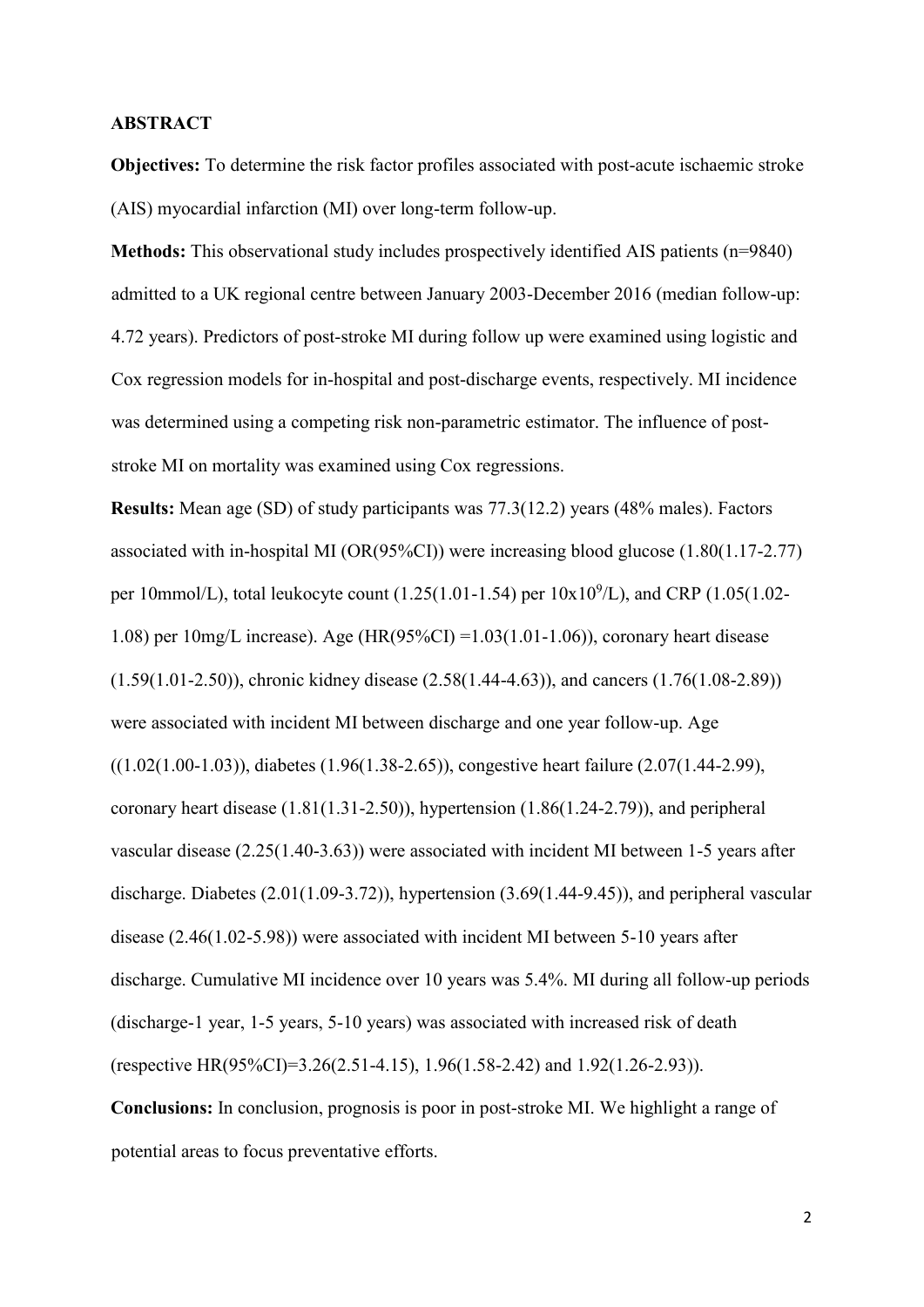### **1. INTRODUCTION**

Ischaemic heart disease and stroke are the two leading causes of mortality worldwide, accounting for approximately 8.76 million and 6.24 million deaths respectively in 2015<sup>1,2</sup>. Given the shared risk factor profile between stroke and cardiovascular disease, it has been suggested that stroke patients may have an elevated risk for myocardial infarction (MI) and non-stroke vascular death<sup>3</sup>. Nevertheless, real world data suggest that the incidence of MI after AIS may not be as high as theoretically expected. In a systematic review of 39 studies in patients with first transient ischaemic attack (TIA) or stroke, annual risks were 2.2% (95% CI: 1.7 to 2.7) for total MI, 0.9% (0.7 to 1.2) for non-fatal MI and 1.1% (0.8 to 1.5) for fatal MI<sup>4</sup>. Another meta-analysis showed similar results: ischaemic stroke was shown to be associated with an overall risk of MI in the year following stroke of  $3\%$  (1.0-5.0)<sup>5</sup>. The most recent systematic review calculated that the yearly risk of post-stroke MI is  $1.67\%$ .

Given that there is significant overlap between stroke secondary preventative therapies and acute coronary syndrome (ACS) primary prevention, it may not seem surprising that the annual incidence of post-stroke MI is not as high expected in such a highly co-morbid population. In fact, the aforementioned figures are comparable to those of incident ACS in the general population<sup>7</sup>. Nevertheless, it would be reasonable to expect that the epidemiology of MI may still be markedly different in AIS patients. It has been shown in a recent study that MI-associated hospital mortality is significantly higher in AIS patients than in non-AIS controls: 21.44% versus 7.1%, respectively  $8$ . Furthermore, it may be the case that the risk factors for post-AIS MI may differ significantly from those in the general population.

Whilst previous meta-analyses yielded risk profiles for post-AIS MI<sup>4,6</sup>, these results may not be applicable in real-world setting, given that they originate from the pooling of highly heterogeneous data with a potentially high risk of bias, introduced by between-study differences such as the use of different stroke secondary prevention strategies.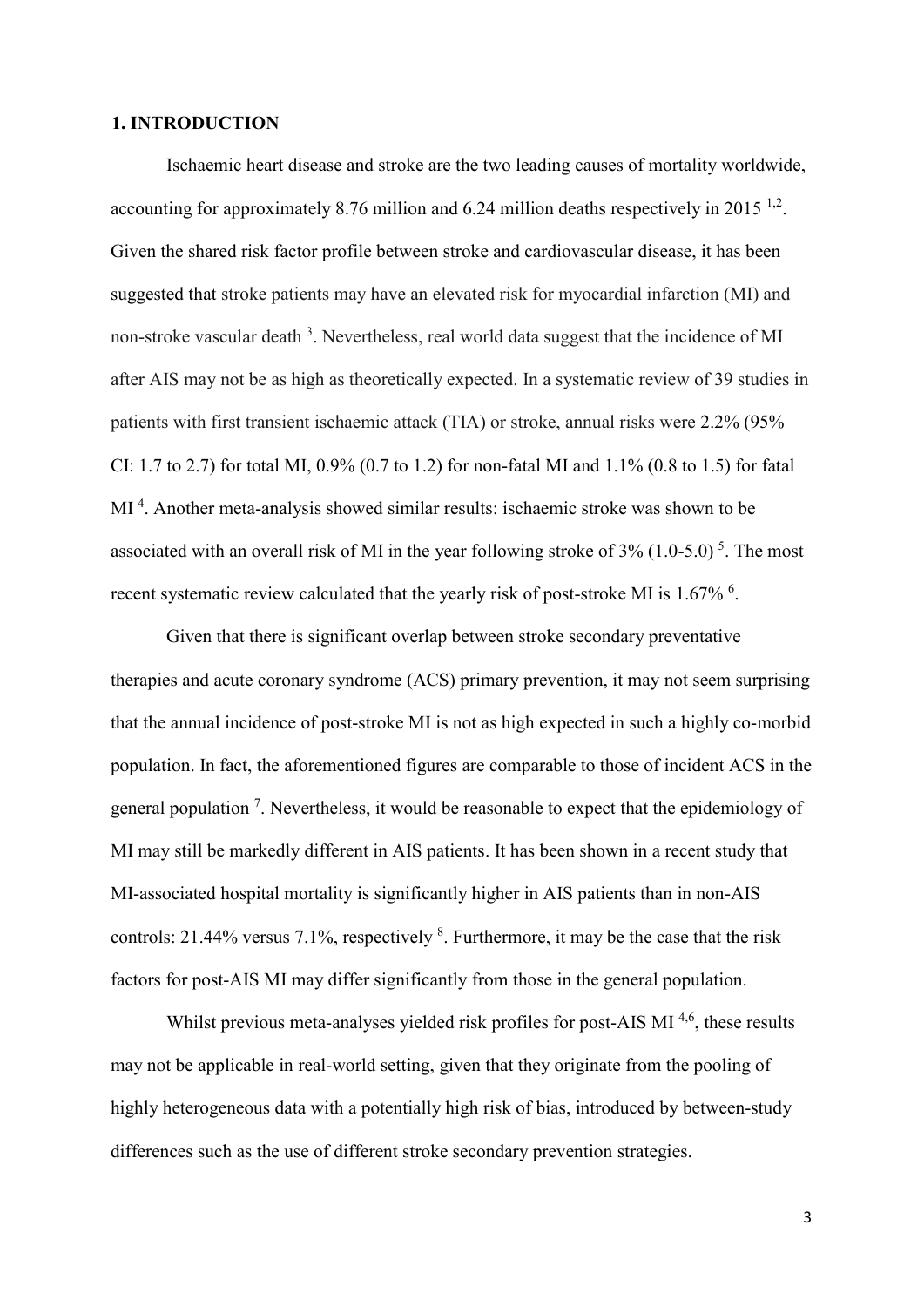In this study, we aimed to provide real-world data to clinical practice in the United Kingdom (UK) using a large British regional prospective stroke registry. More specifically, we aimed to determine the specific risk factor profiles associated with incident MI events in AIS patients at well-defined and clinically relevant time points: in-hospital and up to 1, 5 and 10 years after discharge. Furthermore, we also aimed to supplement current knowledge regarding the annual incidence rate of post-AIS MI and the influence of post-stroke MI events on patient mortality.

# **2. METHODS**

Participants were drawn from the Norfolk and Norwich Stroke and TIA Register (NNSTR) database using previously defined selection criteria. The NNSTR is a prospective UK hospital-based register with a catchment population of approximately 750,000. Data collection methods have been reported previously  $4.6$ . The register received ethical approval from the Newcastle and Tyneside National Health Service (NHS) and Research Ethics Committee (12/NE/0170) as a research database. The protocol was approved by the Steering Committee of the Register. The study was conducted in accordance with the principles of the Declaration of Helsinki (1964) and later amendments.

Inclusion and exclusion criteria, outcomes of interests (MI incidence following AIS and mortality), and selection of study covariates were all agreed a-priori. A total of 10,776 patients were admitted with confirmed AIS between January 2003 and December 2016. Patients with missing post-discharge data ( $n = 214$ ) and those lost during follow-up ( $n = 81$ ) were excluded. As this was an incidence study of post-stroke MI, a further 641 patients having had an MI before the index AIS episode were excluded, yielding a total of 9840 patients included in the study (**Figure 1**).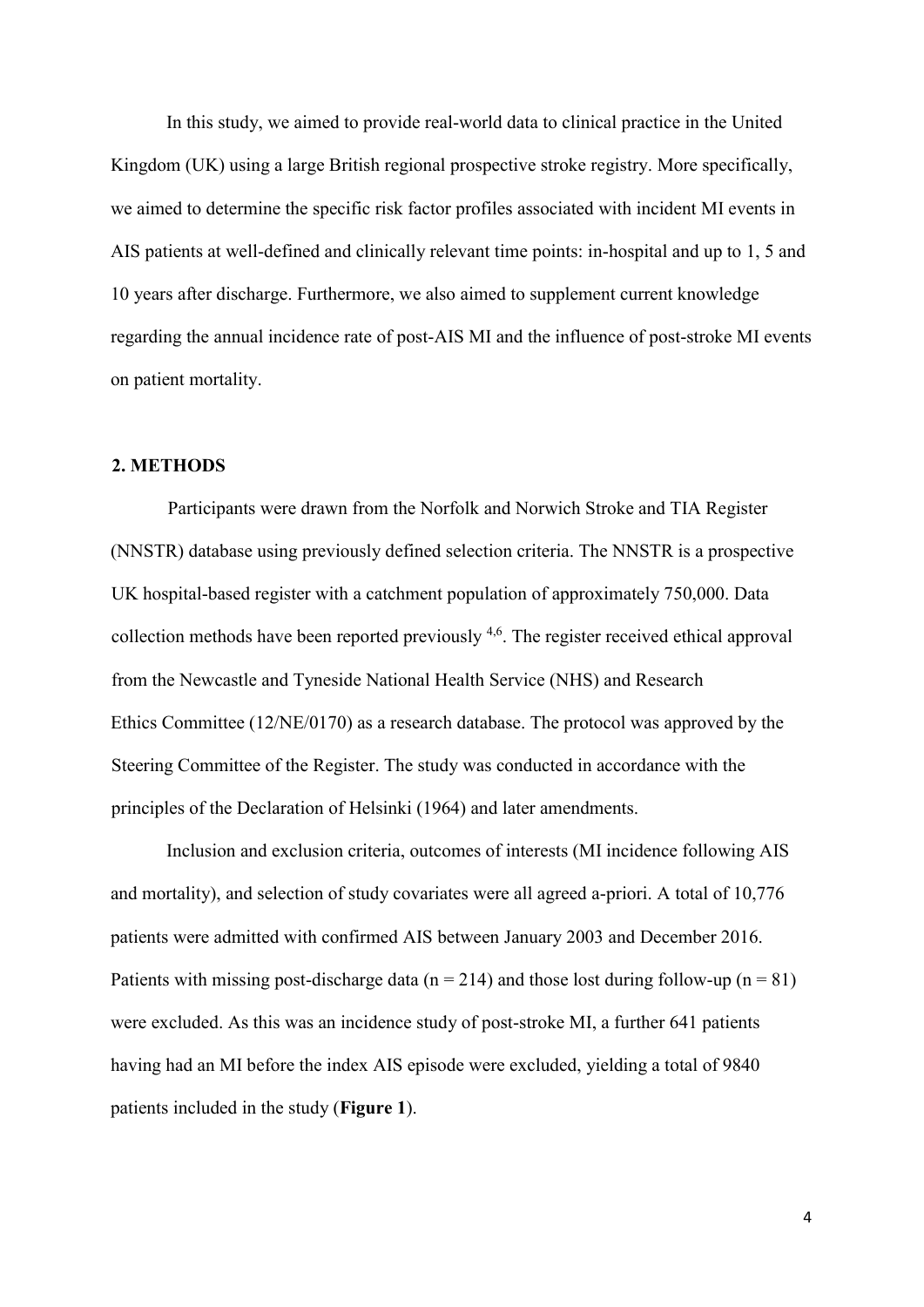In all participants, AIS was diagnosed based on evidence from patient history, neurological examination, and neuroimaging results. Follow-up data were collected in June 2017, allowing minimum follow-up of 6 months (median follow-up (95%CI) – 4.72 (4.62- 4.82) years; total follow-up: 40,374 person-years). The median follow-up and the 95% confidence intervals were calculated using the reverse Kaplan-Meier method <sup>9</sup>. Record linkage with the UK NHS system ensures a robust ascertainment of co-morbidities and complete follow up data. Information on the incidence of post-stroke MI (the primary outcome for this study) were retrieved from the Norfolk and Norwich University Hospital's patient administration database, identified from codes in the  $10<sup>th</sup>$  revision of the International Classification of Disease (ICD-10), based on patient history, ECG findings, and cardiac troponin levels (ICD I21; ST elevation (STEMI) and non-ST elevation (NSTEMI) myocardial infarction). Since data were obtained by cross-linking the hospital database with NHS primary care data, all incident MI events occurring during the follow-up period were recorded unless they occurred outside the United Kingdom and were not recorded within the NHS primary care database.

Characteristic data and relevant covariates were selected based on existing literature  $10-12$  and clinical judgement. Data on age, sex, Oxfordshire Community Stroke Project (OCSP) classification (total anterior circulation stroke (TACS), partial anterior circulation stroke (PACS), posterior circulation stroke (POCS), lacunar stroke (LACS)), and relevant biochemical and haematological measurements collected on admission (random plasma glucose, haemoglobin, total white cell count, albumin, creatinine, urea, CRP (C-reactive protein), gamma-glutamyl transferase, and INR (International Normalised Ratio)) were collected by electronic record linkage. Information on pre-existing chronic cardiovascular and non-cardiovascular comorbidities were identified from ICD-10 codes based on clinical findings and retrieved from the hospital's administration database (diabetes (ICD E10-E14),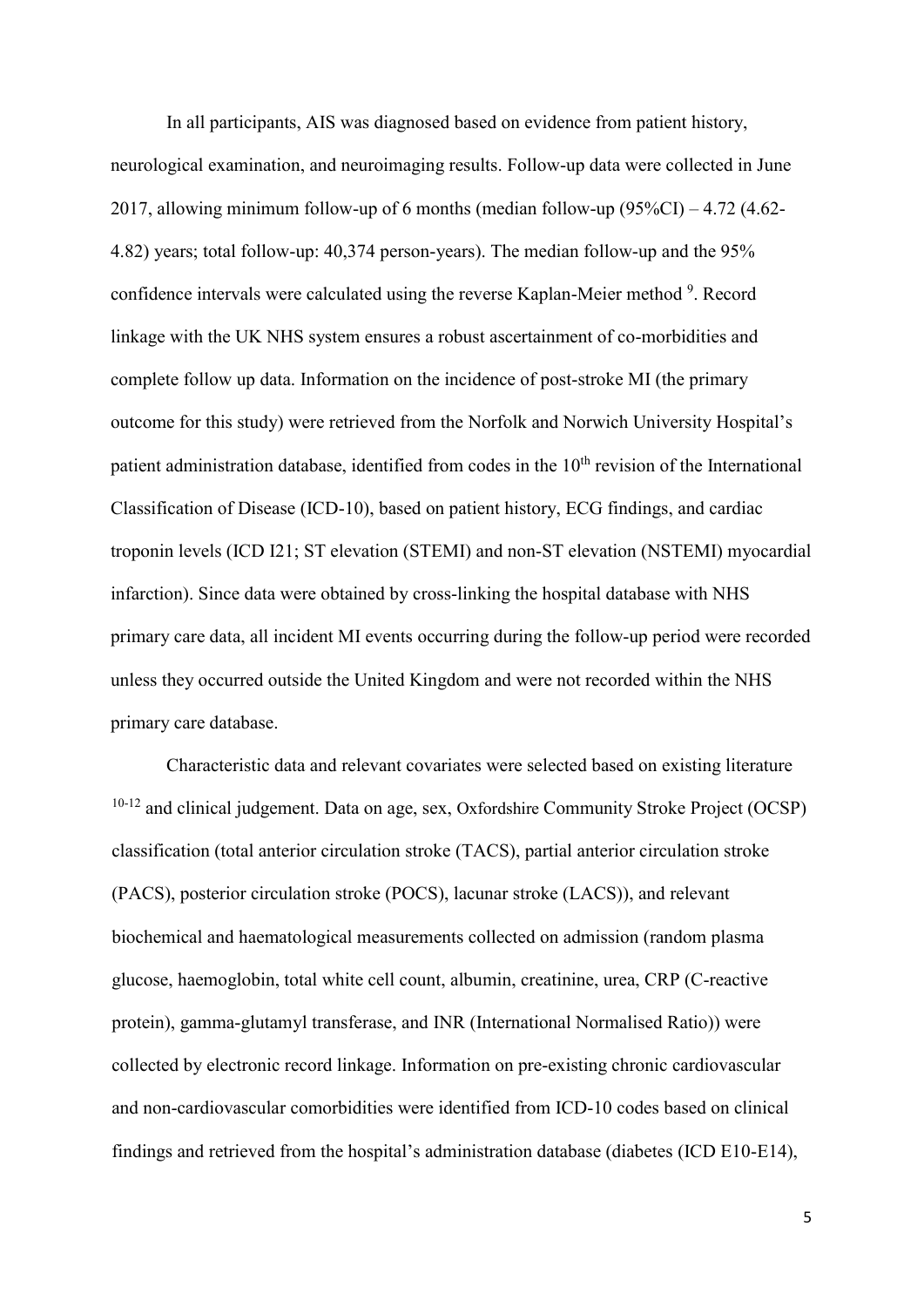heart failure (I50), atrial fibrillation (I48), coronary heart disease (I20-I25), chronic kidney disease (N18), hypertension (I10-I15), dyslipidaemia (E78), peripheral vascular disease (I73.9), cancer (C00-C99), and TIA (G45)). Co-morbidities diagnosed during and after hospital admission were identified in the same manner. Co-morbidities were extracted as dichotomous variables from the NNSTR along with the time before or after the first stroke hospitalisation when they were first diagnosed. We extracted single entries representing the first-ever stroke presentation in the register for each patient and coded for subsequent admissions as a separate potentially confounding covariate.

Data were analysed using Stata 14 (StataCorp. 2015: Stata Statistical Software Release 14. College Station, TX: StataCorp LP). Descriptive statistics were generated for patients with and without incident MI during hospital stay and after discharge. Results were compared using independent-sample t-tests, Mann-Whitney U test, and Chi-squared test as appropriate.

#### *In-hospital risk factor analysis*

A binomial logistic regression model was employed to predict the risk factors of inhospital MI. Age, sex, OCSP, co-morbidities, and blood results were used as covariates. The model was adjusted for age, sex and those co-morbidities and blood results reaching the 10% threshold of statistical significance in a stepwise forward selection model. Random plasma glucose on admission was highly correlated with diabetes (rs**=**0.62), and therefore was not included as a covariate (model A). A further logistic regression model (Model B) was constructed to include random plasma glucose instead of pre-existing diabetes.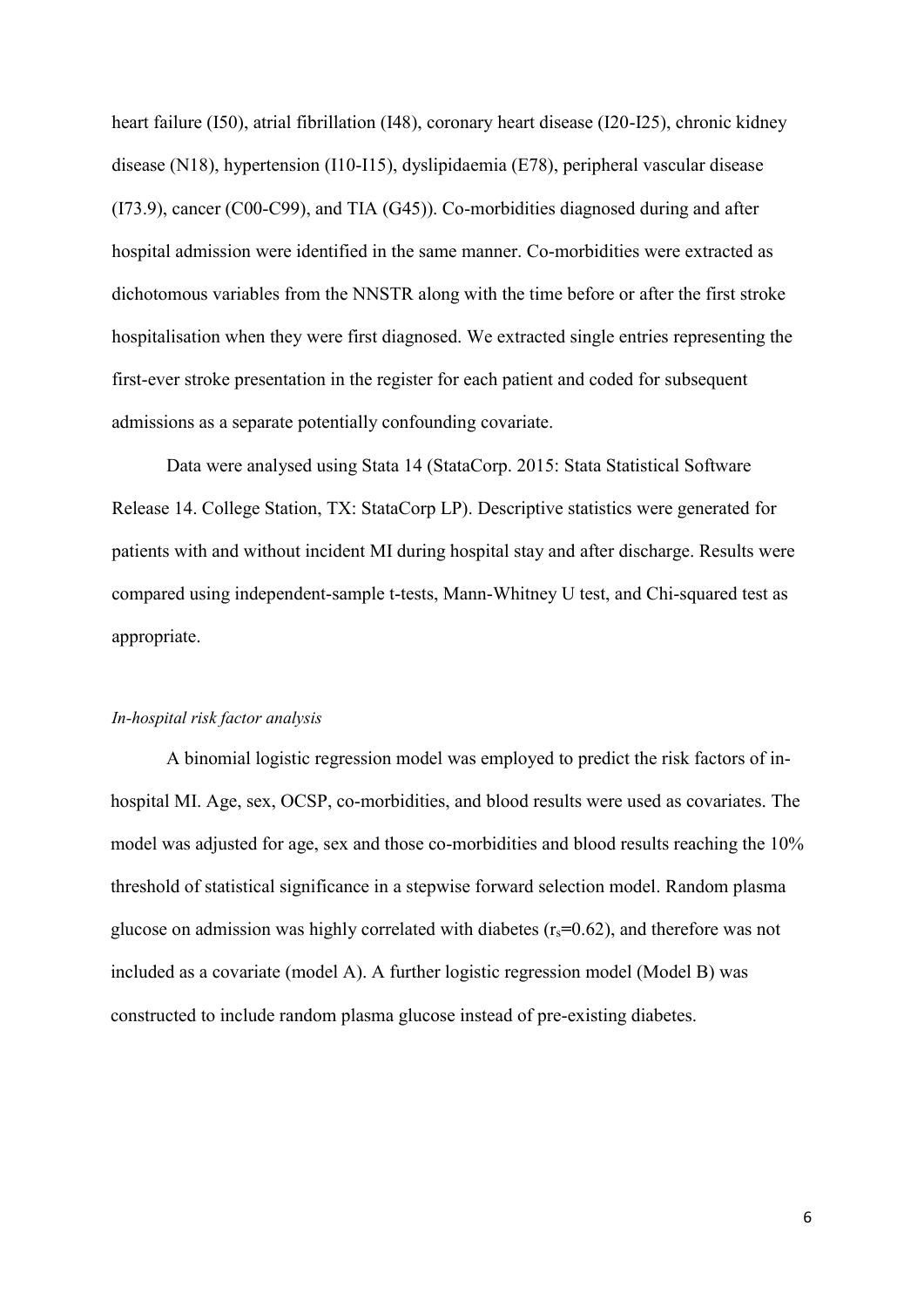### *Long-term risk factor analysis*

The association between co-morbidities and MI incidence during follow-up (discharge to 1 year, 1 to 5 years, and 5 to 10 years) was examined using Cox regressions to calculate cause-specific hazard ratios. The primary outcome of the regression models was incident MI (fatal or non-fatal), whilst death or end of follow-up were used as censoring events. Since incident MI and death are not independent events, cause-specific proportional hazards models were employed, as recommended by the previous literature in etiological studies <sup>13</sup>. Separate analyses were performed for each follow up period with subsequent models excluding patients who suffered an MI or for whom follow-up ended during the preceding period. This approach allowed us to consider the changing risk profile with older age after stroke as well as newly identified co-morbid chronic diseases and their impact on subsequent MI incidence. Co-morbid predictors were selected using a stepwise forward model using the threshold of 10% statistical significance (**Supplementary Table 1).** Further adjustment for the antiplatelet and anticoagulant medications prescribed after the acute event was performed in all survival models. To account for pre-existing co-morbidities and for those diagnosed during the follow-up, we introduced co-morbidity variables as binary time-updated variables.

## *Post-stroke MI incidence*

MI incidence was calculated both for MI occurring during admission, and for all further events across follow-up. Cumulative incidence was calculated as the ratio of events over the total cohort size for the respective period. A cumulative incidence function was computed with incident MI as the outcome, death as the competing event and end of followup as the censoring event. Mean incidence rates for each predefined follow-up period were calculated by computing the average value of slope of the incidence function over the respective timeframe.

7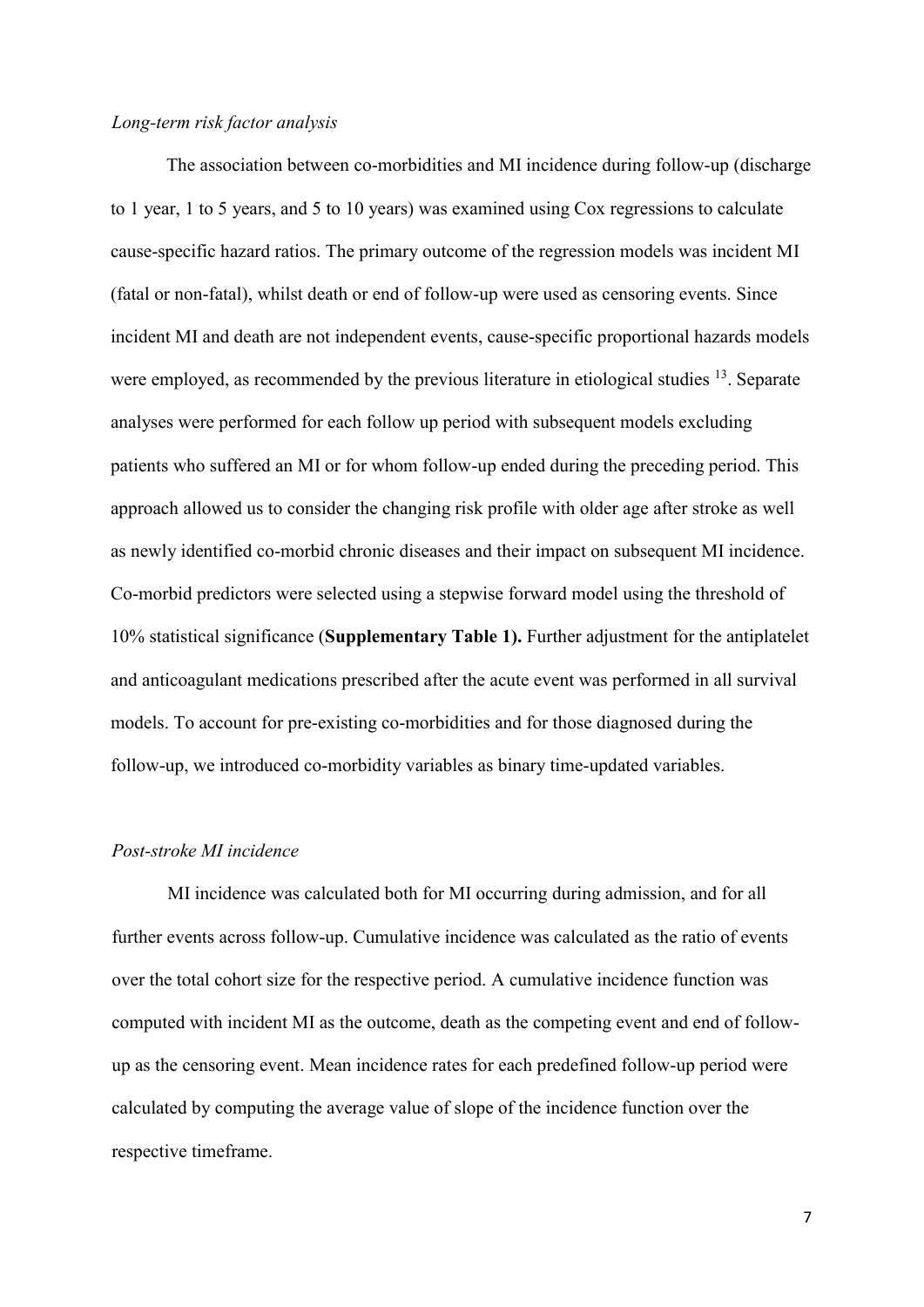### *Influence of MI on survival*

The Kaplan-Meier estimator was utilised to examine survival curves over the entire follow-up period stratified by a dichotomous variable coding for the incidence of MI during hospital admission. The survival functions were compared using the log-rank test. Cox regression models were constructed to estimate the effect on mortality that a diagnosis of MI in AIS patients had during each of the three pre-defined follow-up periods (discharge to 1 year, 1-5 years and 5 to 10 years). All models were adjusted for age, sex, OCSP, and comorbidities. MI and all comorbidities were time-updated to account for the time during or after the hospital stay when they were diagnosed.

## **3. RESULTS**

A flowchart of the patient cohort is shown in **Figure 1** (8164/9840 patients survived to hospital discharge; 6417, 2947, and 938 patients respectively were followed up at 1, 5, and 10 years). Given our strict exclusion criteria and the record linkage with the NHS primary care databases, all patients included in the study have full follow up information until either death or the end of December 2016.

Characteristics of patients at hospital admission and in those surviving to discharge are shown in **Table 1.** Mean age (SD) of study participants was 77.3(12.2) years and 48% of patients were male. Patients with MI in hospital (vs. no MI) were more likely to be older, suffer TACS, and have diabetes. They were also more likely to have higher INR, plasma glucose, urea, creatinine, CRP, white blood cell count, and lower albumin levels on admission. Patients diagnosed with MI after discharge (vs. no MI) were more likely to be older, have ischaemic stroke, lacunar subtype, diabetes, coronary heart disease, hypertension and dyslipidaemia. These patients also had higher urea, creatinine, CRP, and lower levels of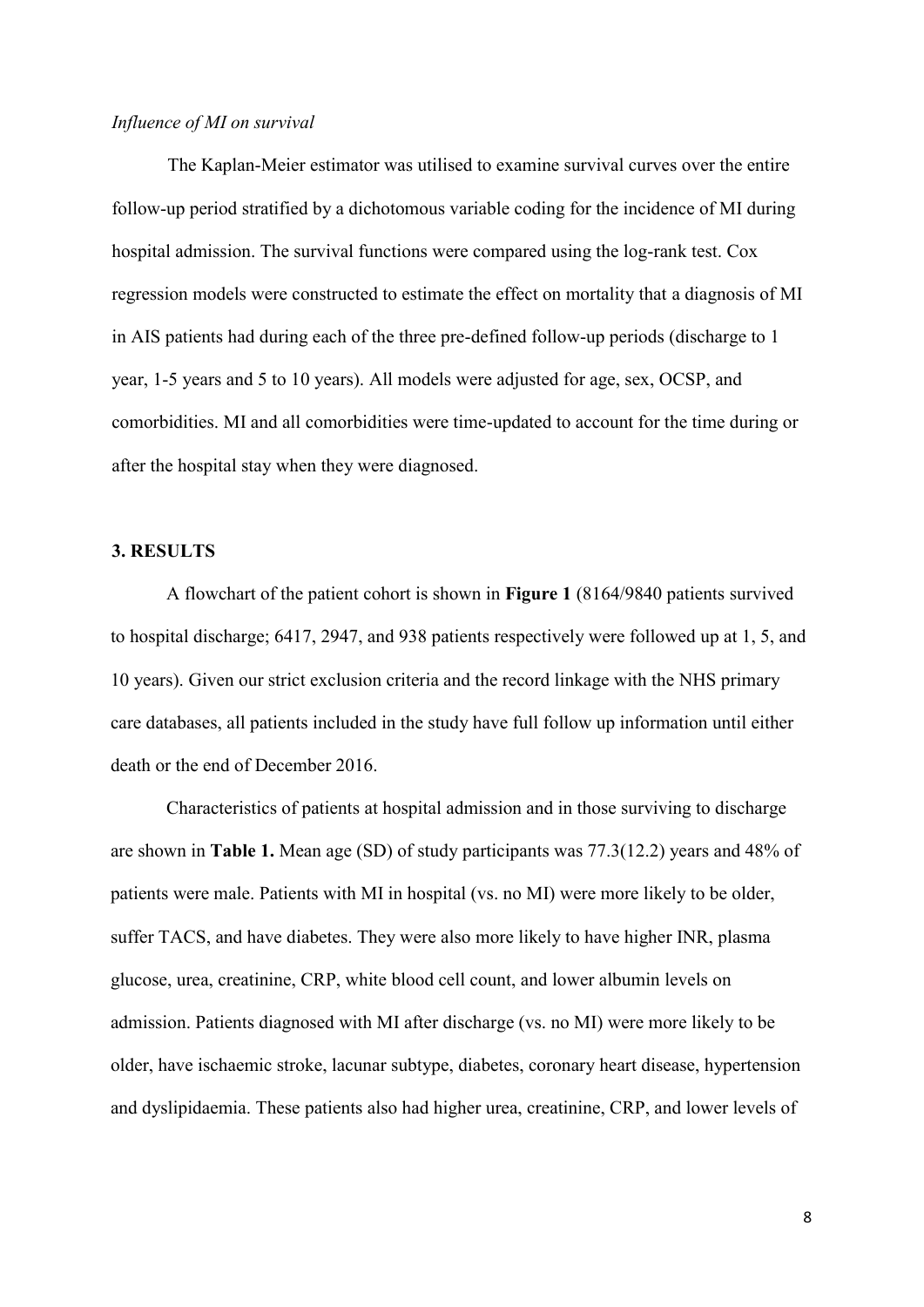haemoglobin and albumin at the time of stroke admission. The number of cases with missing data for each variable included in the analysis are illustrated in **Supplementary Table 1**.

**Figure 1** illustrates the patient population. From a total of 9840 eligible patients admitted between January 2003 and December 2016 with a diagnosis of AIS, 135(1.37%) had an MI during hospital admission and a further 281(2.86%) during study follow up.

#### *In-hospital risk factor analysis*

Predictive factors for in-hospital MI are shown in **Table 2.** Model A (pre-existing diabetes mellitus, but not admission blood glucose data included in model) showed that total white cell count (per  $10x10^9/L$ ) and CRP (per  $10mg/L$  increase) were associated with increased odds of in-hospital MI (respective OR(95%CI)=1.21(1.02-1.43) and 1.06(1.03- 1.08)). Covariates associated with in-hospital MI in Model B (admission blood glucose, but not pre-existing diabetes included in model) were random plasma glucose on admission (1.80(1.17-2.77) per 10mmol/L increase), total white cell count (1.25(1.01-1.54) per  $10x10<sup>9</sup>/L$  increase), and CRP (1.05(1.02-1.08) per 10mg/L increase). The mean time between blood sample collection on admission and incident MI was  $1423$  days ( $\sim$ 3.9 years).

# *Long-term risk factor analysis*

Cause-specific hazard ratios from multivariable Cox regression examining predictors of incident MI following hospital discharge are shown in **Figure 2** (full data presented in **Supplementary Table 2**). Factors associated with incident MI between hospital discharge and one-year follow up were age  $(HR(95\% \text{ CI})=1.03(1.01-1.06))$ , coronary heart disease (1.59(1.01-2.50)), chronic kidney disease (2.58(1.44-4.63)), and cancers (1.76(1.08-2.89)). During the 1 to 5 year follow up period, associated risk factors were older age ((1.02(1.00- 1.03)), diabetes mellitus (1.91(1.38-2.65)), congestive heart failure (2.07(1.44-2.99), atrial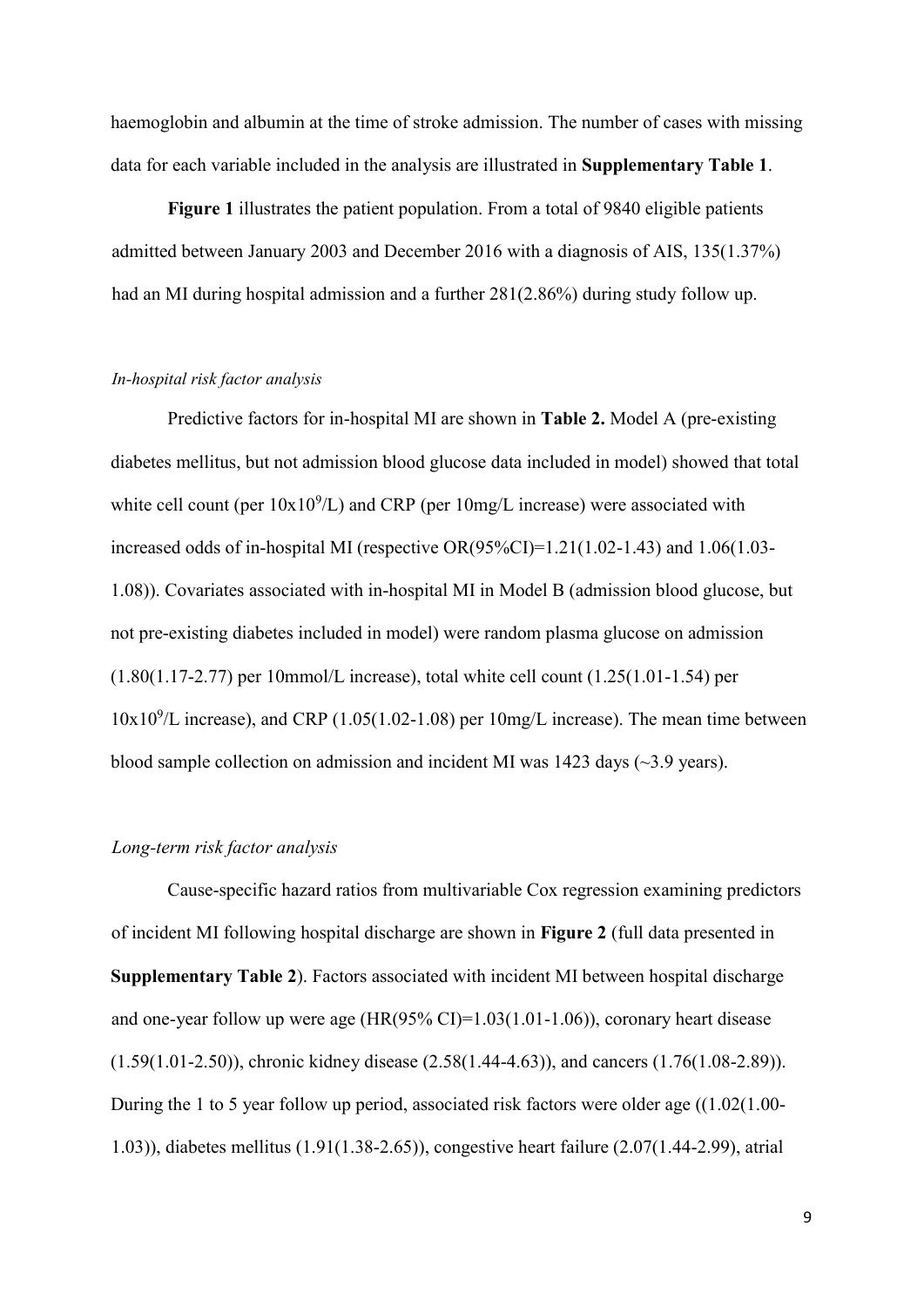fibrillation 0.72(0.49-1.05)), coronary heart disease (1.81(1.31-2.50)), hypertension (1.86(1.24-2.79)), and peripheral vascular disease (2.25(1.40-3.63)). Regression results for 5- 10 years showed associated multivariable hazard ratios for diabetes mellitus (2.01(1.09- 3.72)), hypertension (3.69(1.44-9.45)), and peripheral vascular disease (2.46(1.02-5.98)).

## *Post-stroke MI incidence*

Overall MI incidence across study follow-up was 4.23% and cumulative MI incidence was 5.40%. MI incidence ratio in our cohort was 54 incident cases per 10,000 patient-years **(Figure 3, Supplementary Table 3**). Incidence ratios for the individual follow-up periods respectively were 63, 41, and 63 new cases per 10,000 patient-years (discharge to 1 year, 1-5 years, and 5-10 years).

# *Influence of MI on survival*

Mortality during follow-up was higher amongst patients with in-hospital MI **(Supplementary Figure 1)** (Log-Rank test:  $\chi^2$ =18.6, df=1, *P* <0.001). Cumulative mortality at predefined time periods in patients with and without in-hospital MI respectively was 31.1% vs 17.0% at 1 year, 57.8% vs. 34.6% at 5 years and 65.1% vs 44.8% at 10 years **(Supplementary Table 4)**. A diagnosis of MI during any time of the follow-up (0-10 years) was associated with increased risk of death (HR(95%CI)=2.30(1.95-2.70) **(Supplementary Table 5)**. MI during pre-defined follow up periods (discharge to 1 year, 1 to 5 years and 5 to 10 years) was also associated with increased risk of death (respective HR(95%CI)=3.26(2.51- 4.15),1.96(1.58-2.42) and 1.92(1.26-2.93)).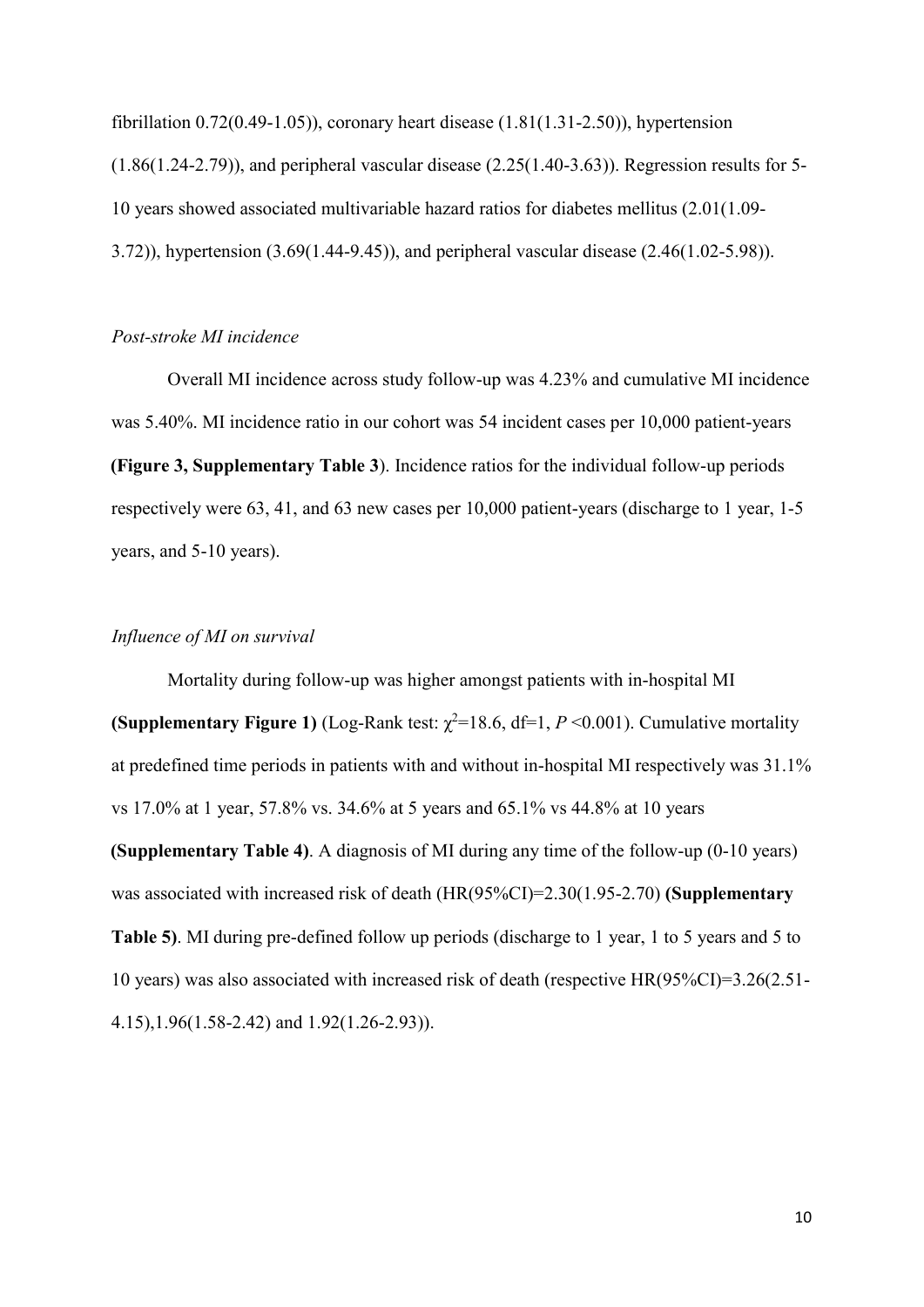#### **4. DISCUSSION**

Our analysis shows that whilst well recognised co-morbid risk factors for ACS were not predictive of in-hospital MI, elevated inflammatory markers were positively associated with the outcome, thus confirming the applicability of this previously defined relationship  $14,15$  in AIS. Nevertheless, an idiosyncratic finding of our analysis was that pre-existing diabetes mellitus was associated at the univariable level with reduced odds of MI in hospital (data not shown).Our model replacing a known pre-existing diagnosis of diabetes mellitus with the measured random plasma glucose on admission shows that patients with levels greater than 11.0 mmol/L (indicative of diabetes mellitus  $^{16}$ ) are at double odds of an inhospital incidence MI, suggesting that diabetes may be underdiagnosed in our cohort. This finding also confirms the prognostic importance of admission hyperglycaemia in acute stroke patients in the context of MI<sup>17</sup>.

Patients with CKD and cancers were more likely to have an MI in the first year after discharge. These conditions may have a more relentless progression than traditional cardiovascular co-morbidities, leading to earlier MI onset. Coronary heart disease was another predictive factor for MI within 1 year of discharge. On the other hand, patients exhibiting a more classical cardiovascular event risk phenotype (pre- or post-stroke diagnosis of peripheral vascular disease, coronary heart disease, heart failure, hypertension and diabetes) were more likely to suffer an MI between 1 and 5 years following AIS. Finally, hypertension and diabetes were the only predictors of MI during the time between 5 and 10 years after hospital discharge. The difference between the significant co-morbid risk factors in the medium (1-5 years) and long-term (5-10 years) follow-up may be explained by the fact that heart failure and atherosclerotic diseases are more likely to be less prevalent in our cohort in the long-term, given that patients with these co-morbidities have higher mortality rates  $^{18}$ .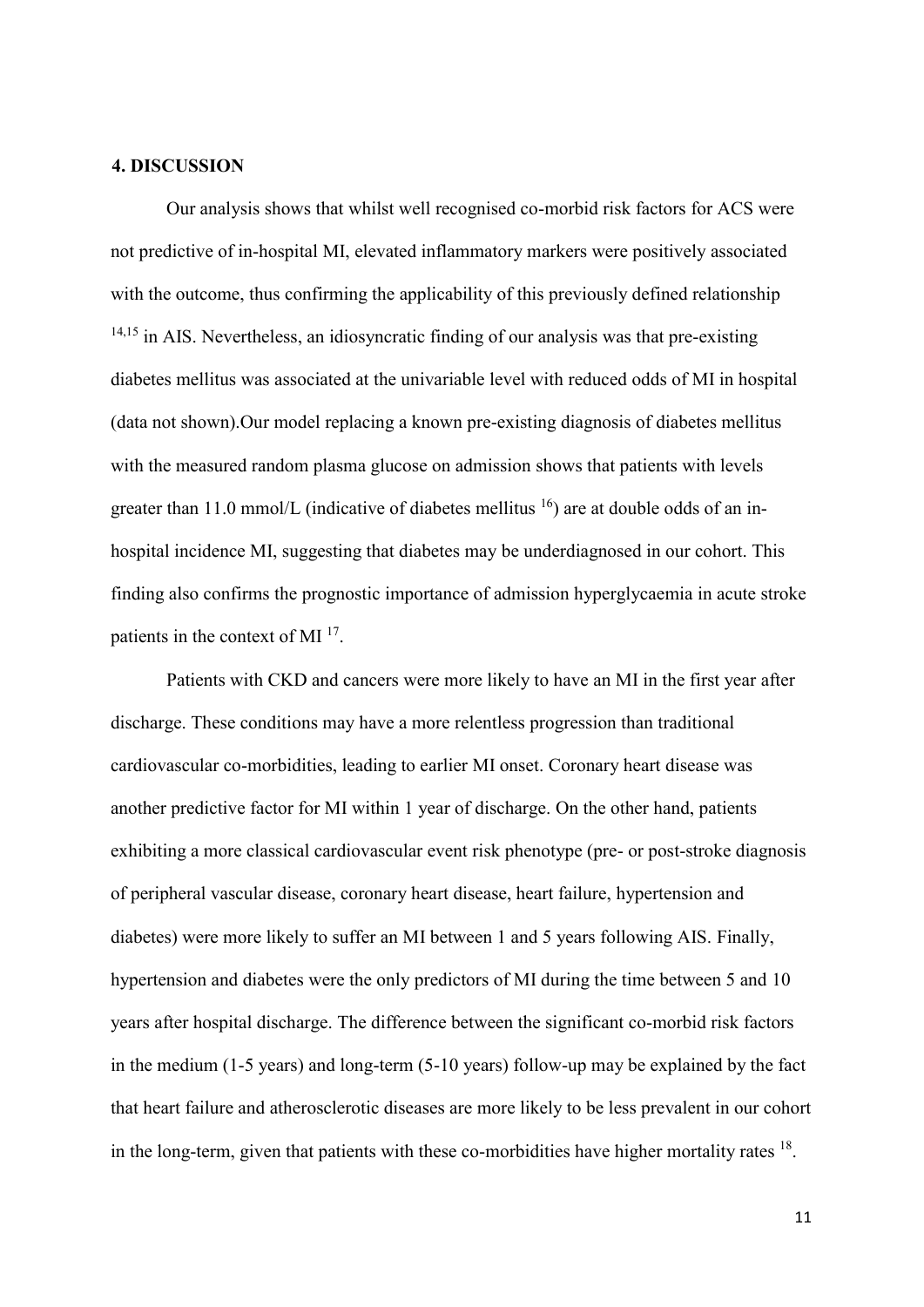It is also important to notice that gender was not a predictive factor for incident MI in any of our analyses, in contrast with the current knowledge of incident MI in healthy populations. Given that our cohort was only composed of stroke patients who were much older (mean age  $\sim$  77 years), it is likely that the gender differences in MI incidence rates observed in younger ages would not be present <sup>19,20</sup>.

The association between AIS and MI has been examined previously <sup>6,10,21-29</sup>. Nevertheless, these studies appear to yield different risk factor profiles, likely due to the high between-study heterogeneity, as indicated by the most recent meta-analysis <sup>6</sup>. This is not surprising, given that the epidemiology of AIS and post-stroke secondary preventative measures can vary worldwide <sup>30</sup>. Furthermore, most of these studies do not include in their analyses a full panel of potentially relevant co-morbid conditions or biochemical and haematological parameters. In the current study, we present an eloquent analysis based on a UK stroke population treated according to UK guidelines  $31$ , which also performs additional adjustments for antithrombotic medications prescribed at discharge for stroke secondary prevention. Therefore, the results of our study may be utilised in clinical practice in the UK to determine the high-risk patient subgroups for post-AIS MI. Our study may have important implications in the era of personalised medicine since it provides a concrete list of comorbidities which may require more intensive management to lower the risk of post-stroke MI. Our study also provides an important question for further research:whether the high-risk patient subgroups we have identified may benefit from different approaches in secondary prevention, such as anticoagulation.

Furthermore, we have demonstrated that incident MI increases the long-term mortality of AIS patients, with a more pronounced effect if occurring within 1 year after discharge. We have also calculated the annual post-AIS MI incidence rate to be 0.54%, roughly half of previously reported values <sup>4-6</sup>. These differences may relate to differences in post-stroke

12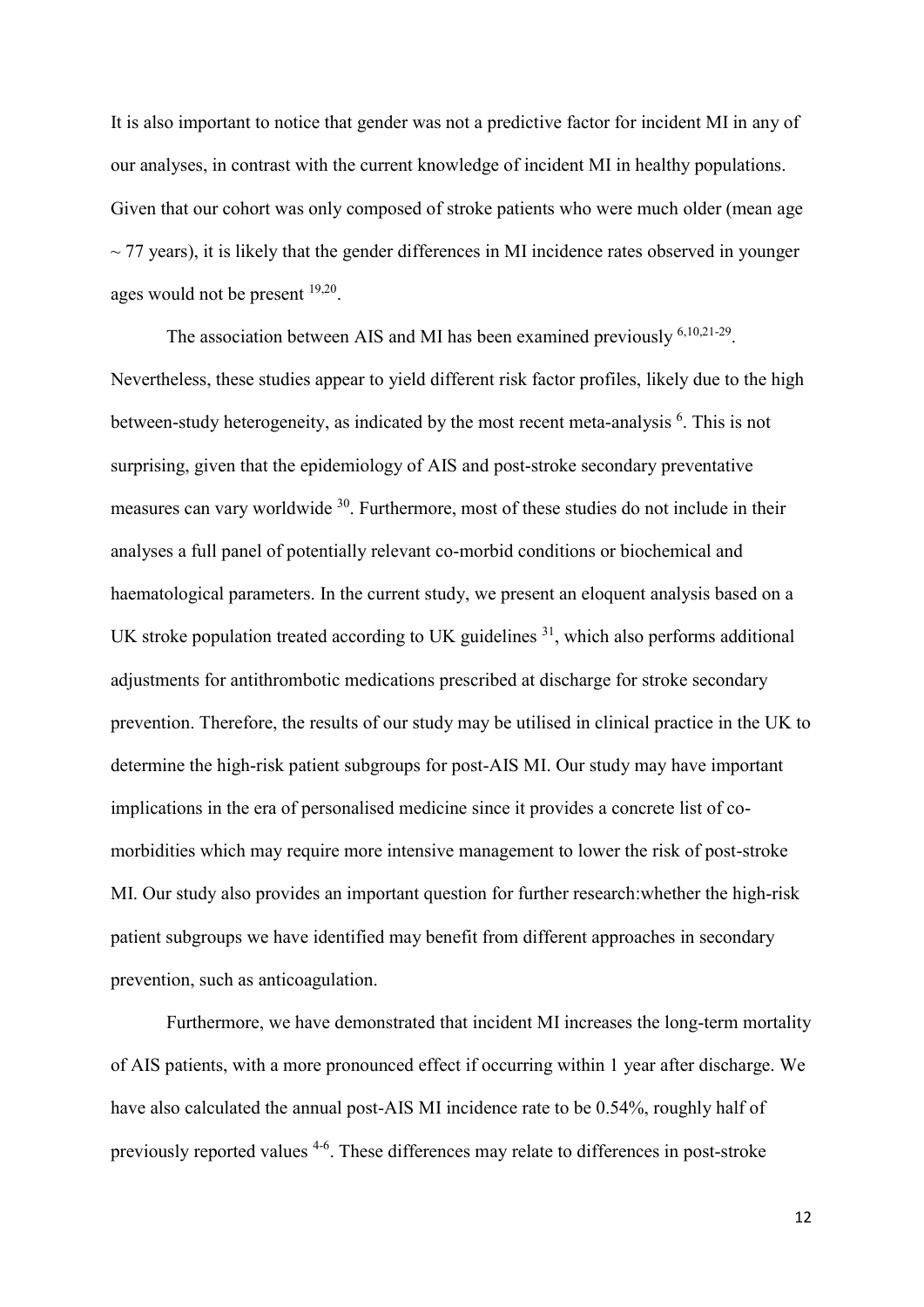secondary preventative measures between our cohort and other populations. It may also be the case that our competing risk non-parametric model yields better estimates. Nevertheless, our results are derived from real world data and it is likely that our estimates are accurate in the context of populations similar to our cohort receiving the same secondary prevention.

Our study benefits from several strengths. The cohort is a large prospectively identified population of hospitalised stroke patients. As a record linkage study embedded within the UK National Health Service (NHS) system, the ascertainment of co-morbidities is robust with only 2.74% of our initial cohort having been excluded due to missing follow-up information. Despite our study being performed as a retrospective analysis of a single-centre stroke registry, all stroke admissions were consecutive and recorded prospectively along with real-time co-morbid data. Thus, the selection bias in our cohort is likely to be minimal in comparison to other observational studies. We are the first study adjusting for the time of incident MI and comorbidity diagnoses in the time-to-event analyses. This statistical approach provides results which more closely model observed events. Furthermore, outcomes are examined in discrete time frames over the long-term, making adjustments for antithrombotic medications offered to stroke patients upon discharge. Thus, our statistical models account for confounding that may be introduced by the considerable overlap between stroke secondary prevention and MI primary prevention.

We acknowledge some limitations. Firstly, our study sample consisted mainly of a Caucasian population and therefore may not be applicable to other populations. Secondly, the documented prevalence of dyslipidaemia in our cohort appears to be significantly lower than the general British population  $32$ . Whilst it may be likely that this is driven by the adherence to lipid-lowering strategies in stroke patients at our centre, caution should be exerted when considering our results in populations with a higher burden of dyslipidaemia. Despite recording the date of death and relevant co-morbidities for each patient, we had no

13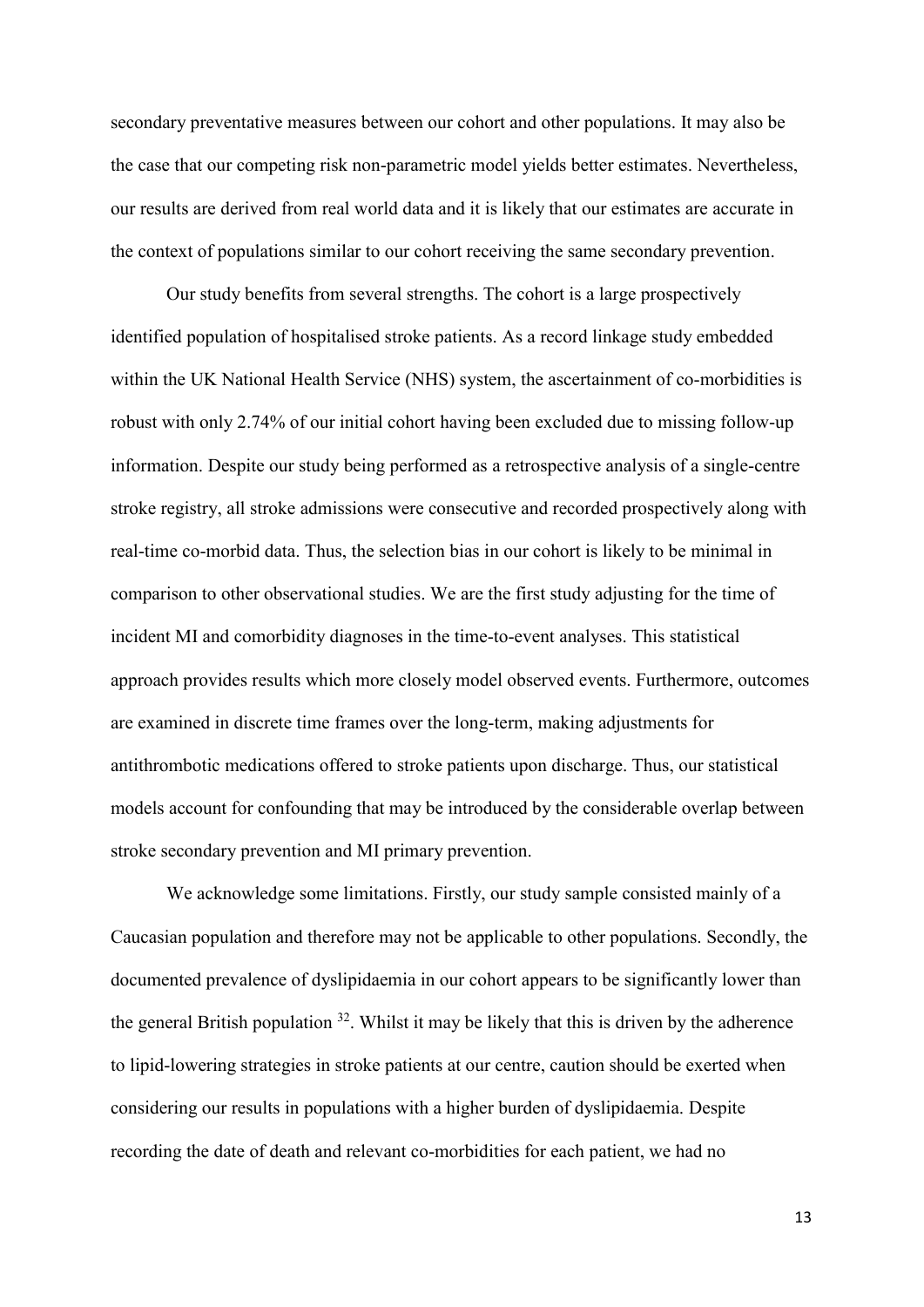information about the cause of death. We were therefore unable to examine cause-specific mortality. The information on acute MI extracted from the NNUSTR database did not discriminate between STEMI and NSTEMI. Thus, we have not been able to perform separate analyses for the two distinct clinical presentations which may have different outcomes and predictors. Finally, we only adjusted our time-to-event analyses for discharge antithrombotic medications, but not for hypoglycaemic agents or statins. We have also not recorded any change to antithrombotic medications that may have occurred after discharge in the primary care setting.

## **5. CONCLUSION**

We have determined the predictive factors for post-AIS MI at distinct time points: inhospital and at 1, 5 and 10 years after discharge. Our results may be utilised to identify which conditions may require more scrupulous management. Further research may be needed to determine whether these high-risk patient subgroups may benefit from more aggressive preventative strategies. We have also determined that the incidence of post-AIS MI was lower, but nevertheless comparable, in our population than in previous reports and that these events have a significant adverse impact on the survival of AIS patients. Finally, given our large sample size and long follow-up time, we believe our data are generalisable to the UK population with a similar age distribution and stroke aetiological profile whose management conforms to the national guidelines.

**The following individuals should be indexed on PubMed as collaborators: Norfolk and Norwich Stroke Registry Steering Committee Collaborators: Anthony K Metcalfe, Kristian M Bowles.**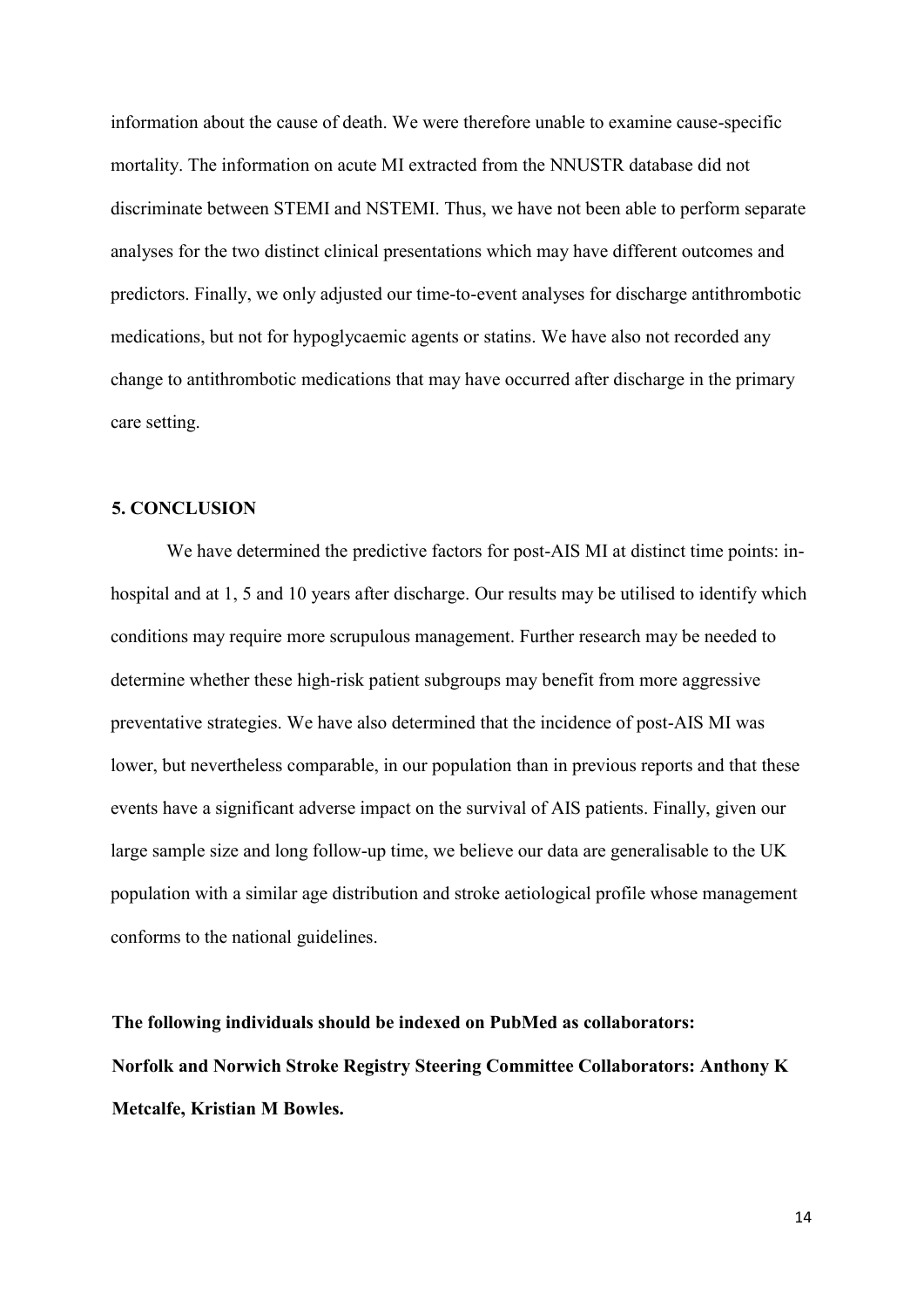We would also like to thank the data team of the Norfolk and Norwich University Hospital Stroke Services. We also thank Prof Kristian Bowles and Dr Anthony K Metcalfe (co-Principal Investigators of the stroke register) and our lay steering committee members and independent chair Prof Alastair Forbes (Chief of Research & Innovation, Norfolk and Norwich University Hospital).

### **CONTRIBUTIONS**

PKM and JFP are co-PIs of the NNUSTR. JHB-S performed data linkage. PKM conceived the study. Data were analysed by TAP under the supervision of ADW, ABC, PKM, DJM. TAP, ADW and PKM drafted the paper and all of the authors contributed in writing the paper. PKM is the guarantor.

# **SOURCES OF FUNDING**

TAP received the *Gwyn Seymour* Aberdeen Summer Research Scholarship (ASRS) to carry out the research [grant number EA6414]. ADW was funded by the Special Educational Scholarship award by the Department of Medicine for the Elderly, NHS Grampian [grant number ES798]. NNUH Stroke Register is maintained by the NNUH Stroke Services.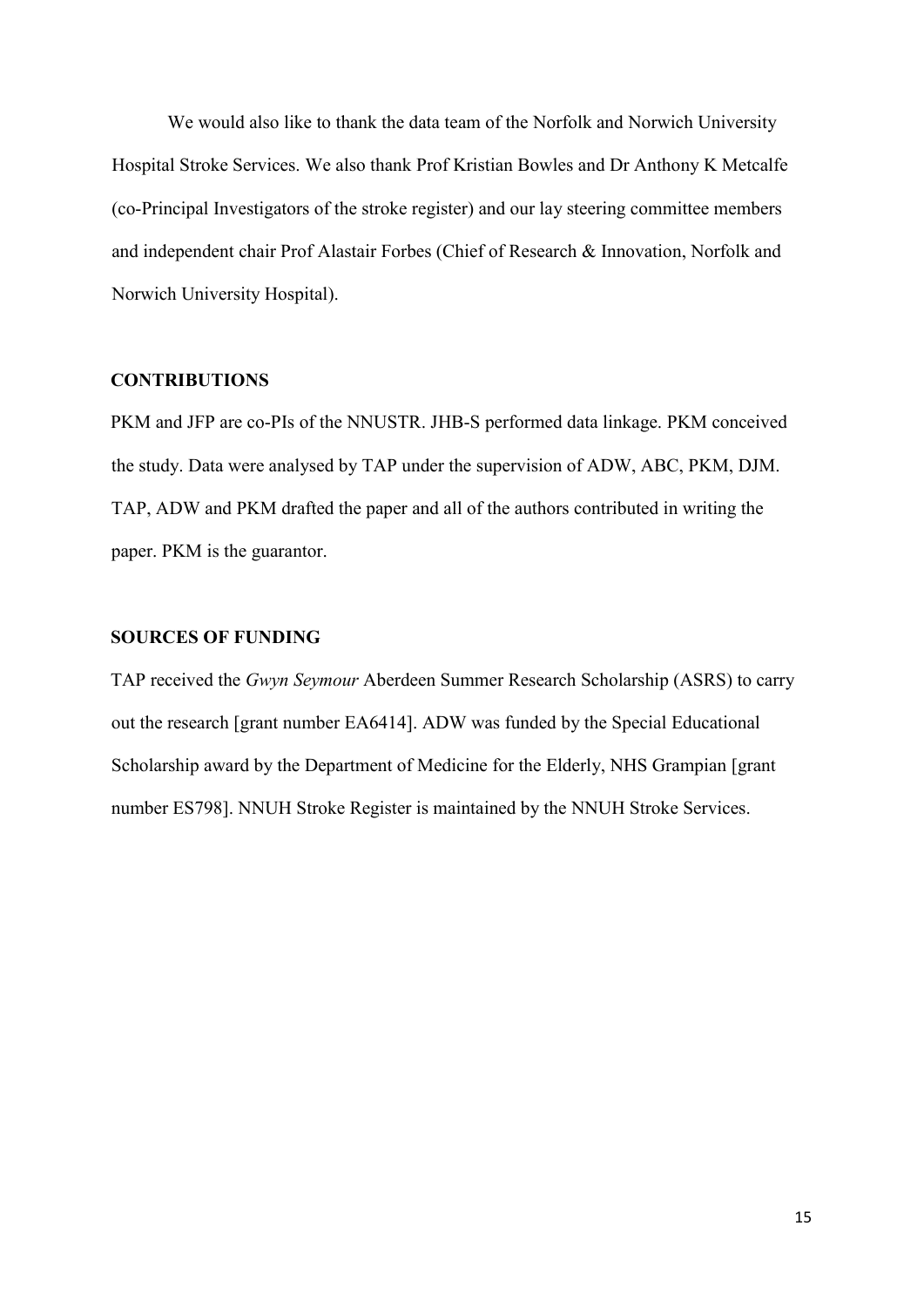### REFERENCES

1. World Health Organisation. The top 10 causes of death. world health organization. . Updated 2017. Accessed August 10, 2018.

2. Feigin VL, Forouzanfar MH, Krishnamurthi R, et al. Global and regional burden of stroke during 1990-2010: Findings from the global burden of disease study 2010. *Lancet*. 2014;383(9913):245-254. doi: S0140-6736(13)61953-4 [pii].

3. Adams RJ, Chimowitz MI, Alpert JS, et al. Coronary risk evaluation in patients with transient ischemic attack and ischemic stroke: A scientific statement for healthcare professionals from the stroke council and the council on clinical cardiology of the american heart association/american stroke association. *Stroke*. 2003;34(9):2310-2322. doi: 10.1161/01.STR.0000090125.28466.E2 [doi].

4. Touze E, Varenne O, Chatellier G, Peyrard S, Rothwell PM, Mas JL. Risk of myocardial infarction and vascular death after transient ischemic attack and ischemic stroke: A systematic review and meta-analysis. *Stroke*. 2005;36(12):2748-2755. doi: 01.STR.0000190118.02275.33 [pii].

5. Gunnoo T, Hasan N, Khan MS, Slark J, Bentley P, Sharma P. Quantifying the risk of heart disease following acute ischaemic stroke: A meta-analysis of over 50,000 participants. *BMJ Open*. 2016;6(1):009535. doi: 10.1136/bmjopen-2015-009535 [doi].

6. Boulanger M, Bejot Y, Rothwell PM, Touze E. Long-term risk of myocardial infarction compared to recurrent stroke after transient ischemic attack and ischemic stroke: Systematic review and meta-analysis. *J Am Heart Assoc*. 2018;7(2):10.1161/JAHA.117.007267. doi: e007267 [pii].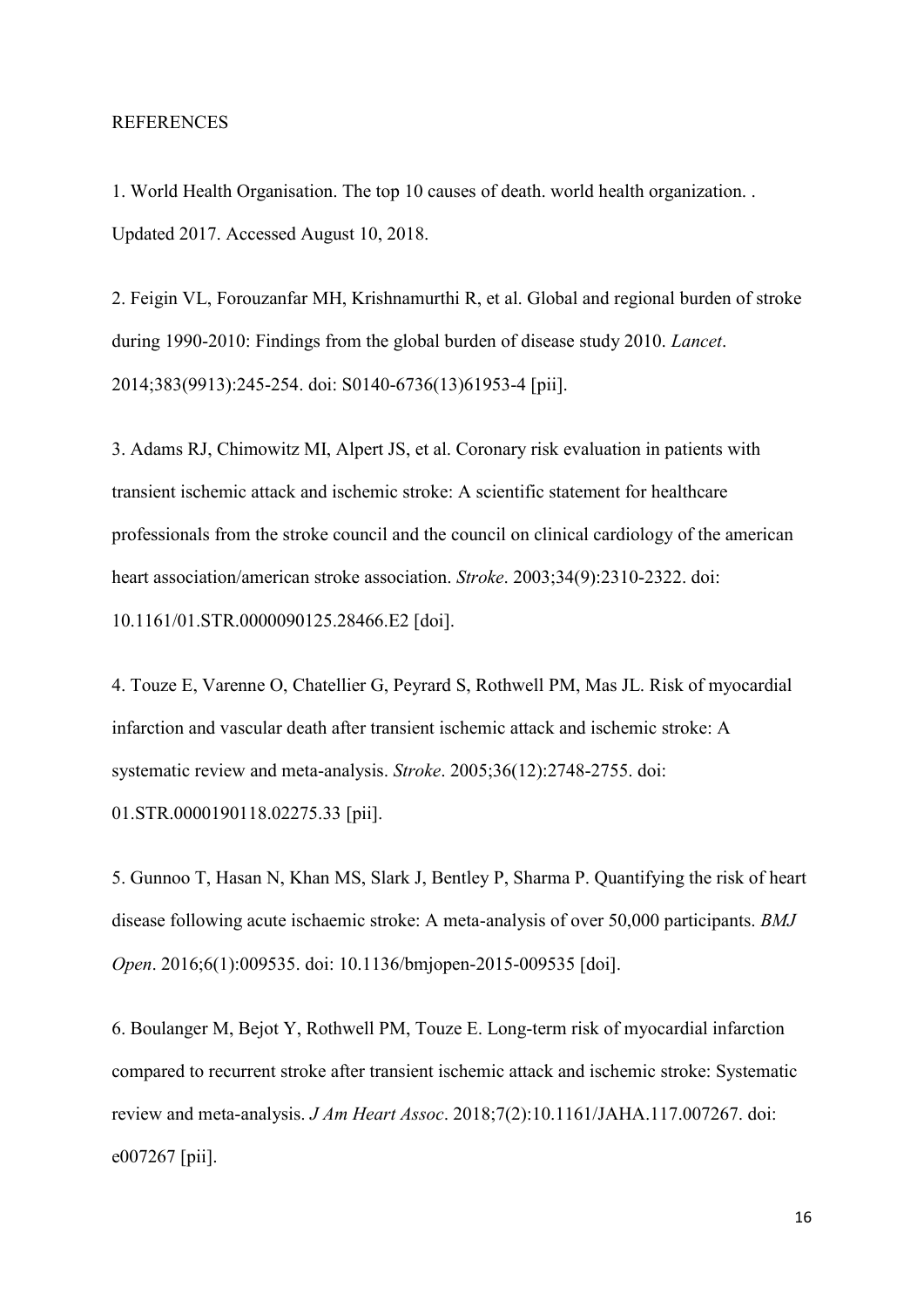7. Sanchis-Gomar F, Perez-Quilis C, Leischik R, Lucia A. Epidemiology of coronary heart disease and acute coronary syndrome. *Ann Transl Med*. 2016;4(13):256. doi: 10.21037/atm.2016.06.33 [doi].

8. Alqahtani F, Aljohani S, Tarabishy A, Busu T, Adcock A, Alkhouli M. Incidence and outcomes of myocardial infarction in patients admitted with acute ischemic stroke. *Stroke*. 2017;48(11):2931-2938. doi: 10.1161/STROKEAHA.117.018408 [doi].

9. Shuster JJ. Median follow-up in clinical trials. *J Clin Oncol*. 1991;9(1):191-192. doi: 10.1200/JCO.1991.9.1.191 [doi].

10. Gattringer T, Niederkorn K, Seyfang L, et al. Myocardial infarction as a complication in acute stroke: Results from the austrian stroke unit registry. *Cerebrovasc Dis*. 2014;37(2):147- 152. doi: 10.1159/000357799 [doi].

11. Ntaios G, Papavasileiou V, Makaritsis K, Milionis H, Michel P, Vemmos K. Association of ischaemic stroke subtype with long-term cardiovascular events. *Eur J Neurol*. 2014;21(8):1108-1114. doi: 10.1111/ene.12438 [doi].

12. Lee SJ, Lee KS, Kim YI, An JY, Kim W, Kim JS. Clinical features of patients with a myocardial infarction during acute management of an ischemic stroke. *Neurocrit Care*. 2008;9(3):332-337. doi: 10.1007/s12028-008-9128-1 [doi].

13. Noordzij M, Leffondre K, van Stralen KJ, Zoccali C, Dekker FW, Jager KJ. When do we need competing risks methods for survival analysis in nephrology? *Nephrol Dial Transplant*. 2013;28(11):2670-2677. doi: 10.1093/ndt/gft355 [doi].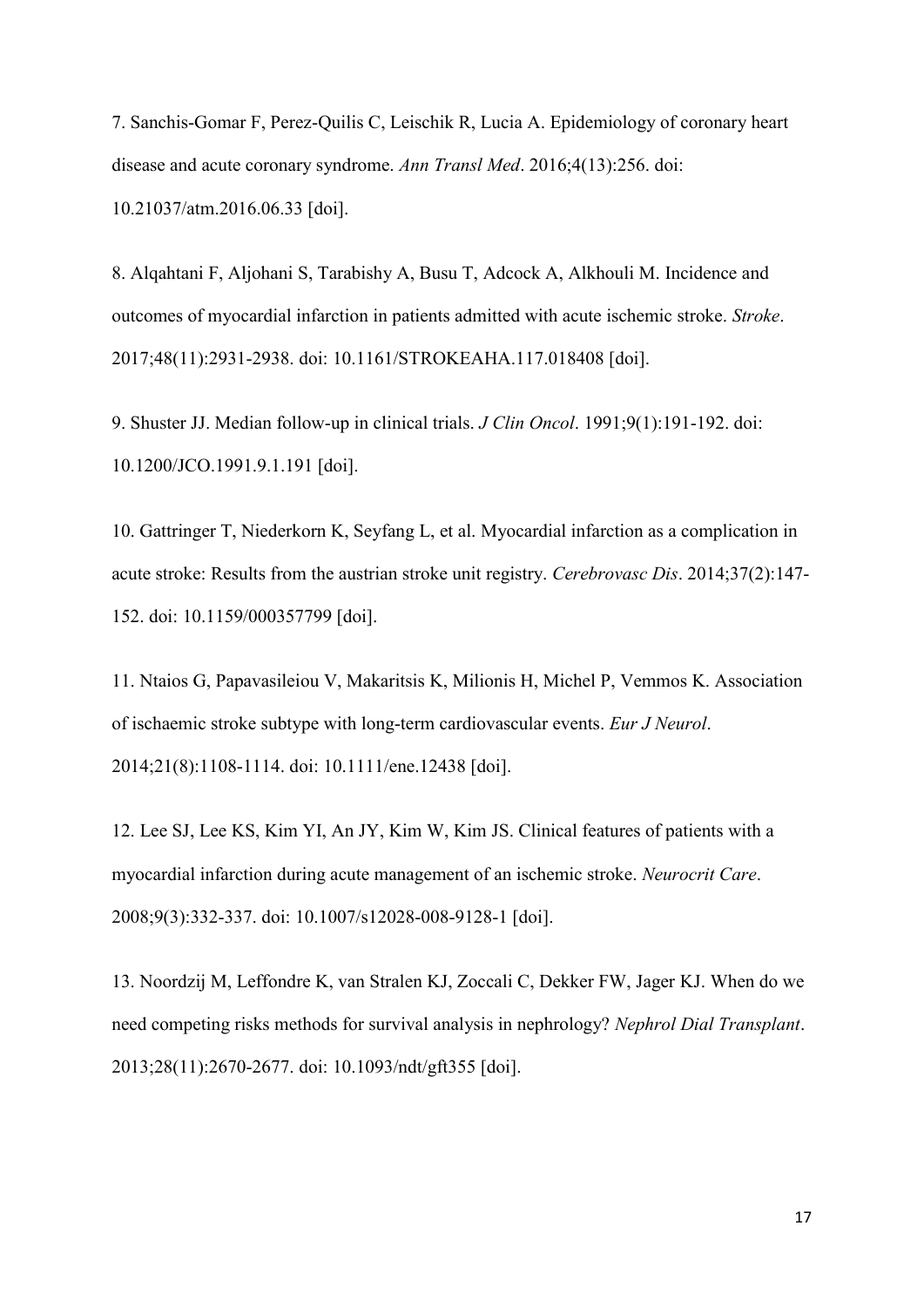14. Ridker PM, Glynn RJ, Hennekens CH. C-reactive protein adds to the predictive value of total and HDL cholesterol in determining risk of first myocardial infarction. *Circulation*. 1998;97(20):2007-2011.

15. Ridker PM. Clinical application of C-reactive protein for cardiovascular disease detection and prevention. *Circulation*. 2003;107(3):363-369.

16. American Diabetes Association. Diagnosis and classification of diabetes mellitus. *Diabetes Care*. 2010;33 Suppl 1:62. doi: 10.2337/dc10-S062 [doi].

17. Capes SE, Hunt D, Malmberg K, Pathak P, Gerstein HC. Stress hyperglycemia and prognosis of stroke in nondiabetic and diabetic patients: A systematic overview. *Stroke*. 2001;32(10):2426-2432.

18. Benjamin EJ, Virani SS, Callaway CW, et al. Heart disease and stroke statistics-2018 update: A report from the american heart association. *Circulation*. 2018;137(12):e492. doi: 10.1161/CIR.0000000000000558 [doi].

19. Anand SS, Islam S, Rosengren A, et al. Risk factors for myocardial infarction in women and men: Insights from the INTERHEART study. *European Heart Journal*. 2008;29(7):932- 940. [https://www.ncbi.nlm.nih.gov/pubmed/18334475.](https://www.ncbi.nlm.nih.gov/pubmed/18334475) doi: 10.1093/eurheartj/ehn018.

20. Vaidya D, Becker DM, Bittner V, Mathias RA, Ouyang P. Ageing, menopause, and ischaemic heart disease mortality in england, wales, and the united states: Modelling study of national mortality data. *BMJ*. 2011;343:d5170. doi: 10.1136/bmj.d5170 [doi].

21. Towfighi A, Markovic D, Ovbiagele B. Utility of framingham coronary heart disease risk score for predicting cardiac risk after stroke. *Stroke*. 2012;43(11):2942-2947. doi: 10.1161/STROKEAHA.112.668319 [doi].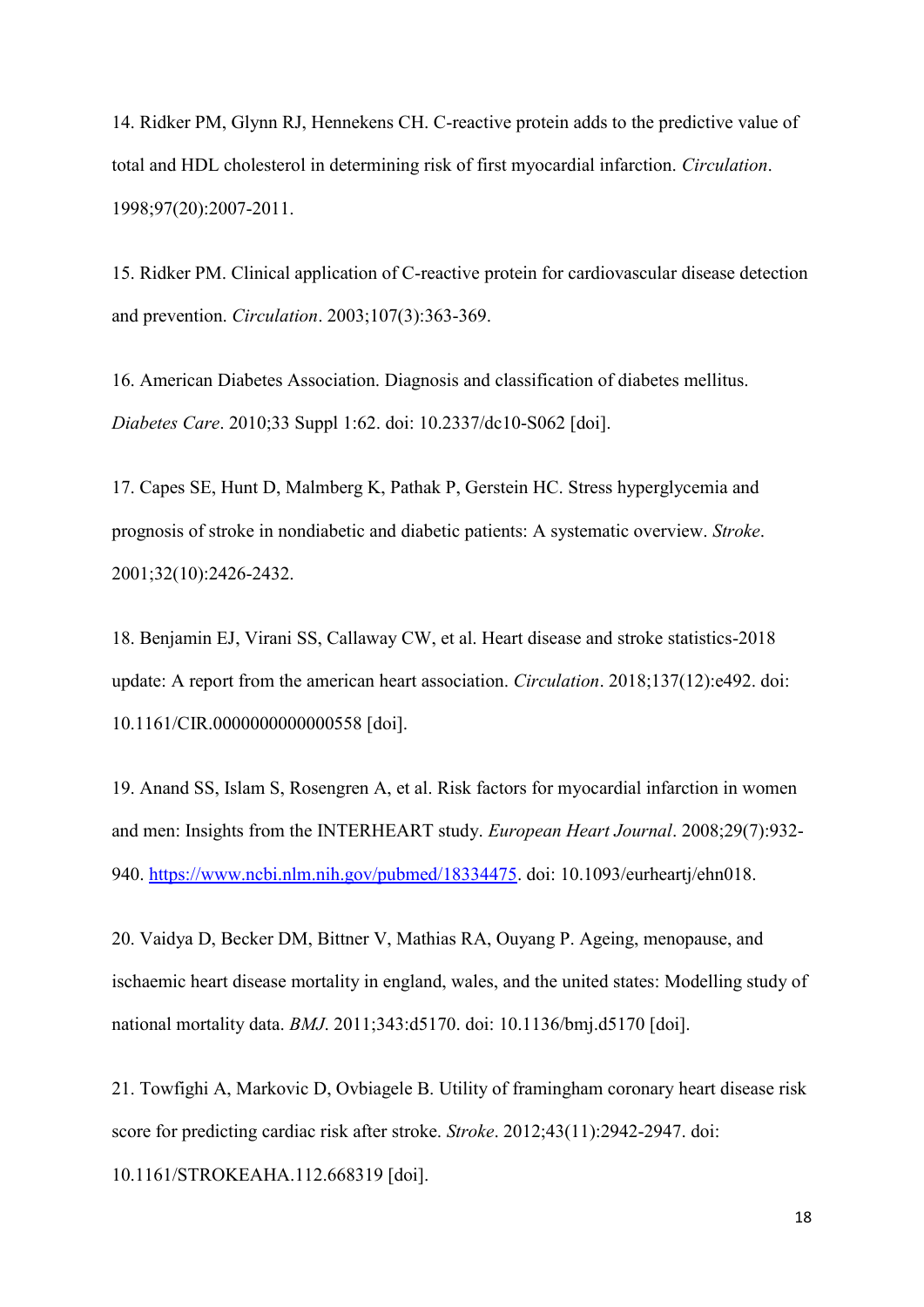22. Dhamoon MS, Tai W, Boden-Albala B, et al. Risk of myocardial infarction or vascular death after first ischemic stroke: The northern manhattan study. *Stroke*. 2007;38(6):1752- 1758. doi: STROKEAHA.106.480988 [pii].

23. Prosser J, MacGregor L, Lees KR, et al. Predictors of early cardiac morbidity and mortality after ischemic stroke. *Stroke*. 2007;38(8):2295-2302. doi: STROKEAHA.106.471813 [pii].

24. Appelros P, Gunnarsson KE, Terent A. Ten-year risk for myocardial infarction in patients with first-ever stroke: A community-based study. *Acta Neurol Scand*. 2011;124(6):383-389. doi: 10.1111/j.1600-0404.2011.01500.x [doi].

25. Amarenco P, Lavallee PC, Labreuche J, et al. Coronary artery disease and risk of major vascular events after cerebral infarction. *Stroke*. 2013;44(6):1505-1511. doi: 10.1161/STROKEAHA.111.000142 [doi].

26. Eriksson SE. Secondary prophylactic treatment and long-term prognosis after TIA and different subtypes of stroke. A 25-year follow-up hospital-based observational study. *Brain Behav*. 2016;7(1):e00603. doi: 10.1002/brb3.603 [doi].

27. Amarenco P, Goldstein LB, Sillesen H, et al. Coronary heart disease risk in patients with stroke or transient ischemic attack and no known coronary heart disease: Findings from the stroke prevention by aggressive reduction in cholesterol levels (SPARCL) trial. *Stroke*. 2010;41(3):426-430. doi: 10.1161/STROKEAHA.109.564781 [doi].

28. Pezzini A, Grassi M, Lodigiani C, et al. Predictors of long-term recurrent vascular events after ischemic stroke at young age: The italian project on stroke in young adults. *Circulation*. 2014;129(16):1668-1676. doi: 10.1161/CIRCULATIONAHA.113.005663 [doi].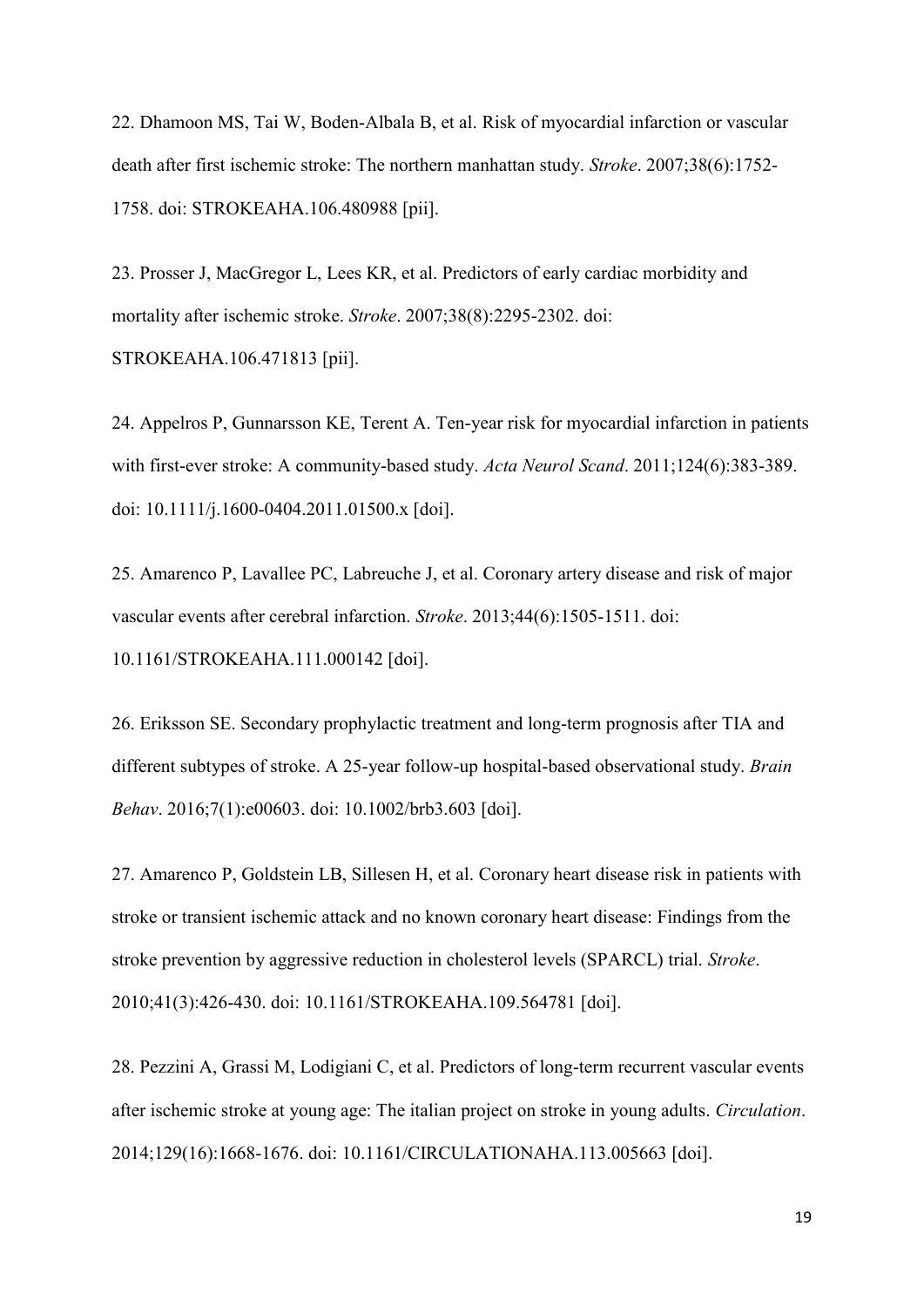29. Edwards JD, Kapral MK, Fang J, Swartz RH. Long-term morbidity and mortality in patients without early complications after stroke or transient ischemic attack. *CMAJ*. 2017;189(29):E961. doi: 10.1503/cmaj.161142 [doi].

30. Feigin VL, Norrving B, George MG, Foltz JL, Roth GA, Mensah GA. Prevention of stroke: A strategic global imperative. *Nat Rev Neurol*. 2016;12(9):501-512. doi: 10.1038/nrneurol.2016.107 [doi].

31. Rudd AG, Bowen A, Young GR, James MA. The latest national clinical guideline for stroke. *Clin Med (Lond)*. 2017;17(2):154-155. doi: 10.7861/clinmedicine.17-2-154 [doi].

32. Townsend N, Wickramasinghe K, Bhatnagar P, et al. *Coronary heart disease statistics*  2012 edition. british heart foundation: London. London, UK: British Heart Foundation; 2012.

### **FIGURE LEGENDS**

No. of figures: 2

Are there color figures? No

Figure captions:

**Figure 1.** Study population summary.

**Figure 2***.* Predictors of acute myocardial infarction in AIS patients from Cox proportional hazard models. Dots represent Hazard Ratios (obtained using Cox regression models) with error bars (95% confidence interval) for each predictor. Results data shown were adjusted for: age, diabetes, heart failure, atrial fibrillation, coronary heart disease, chronic kidney disease, hypertension, dyslipidaemia, peripheral vascular disease, cancer, transient ischemic attack, and previous stroke.